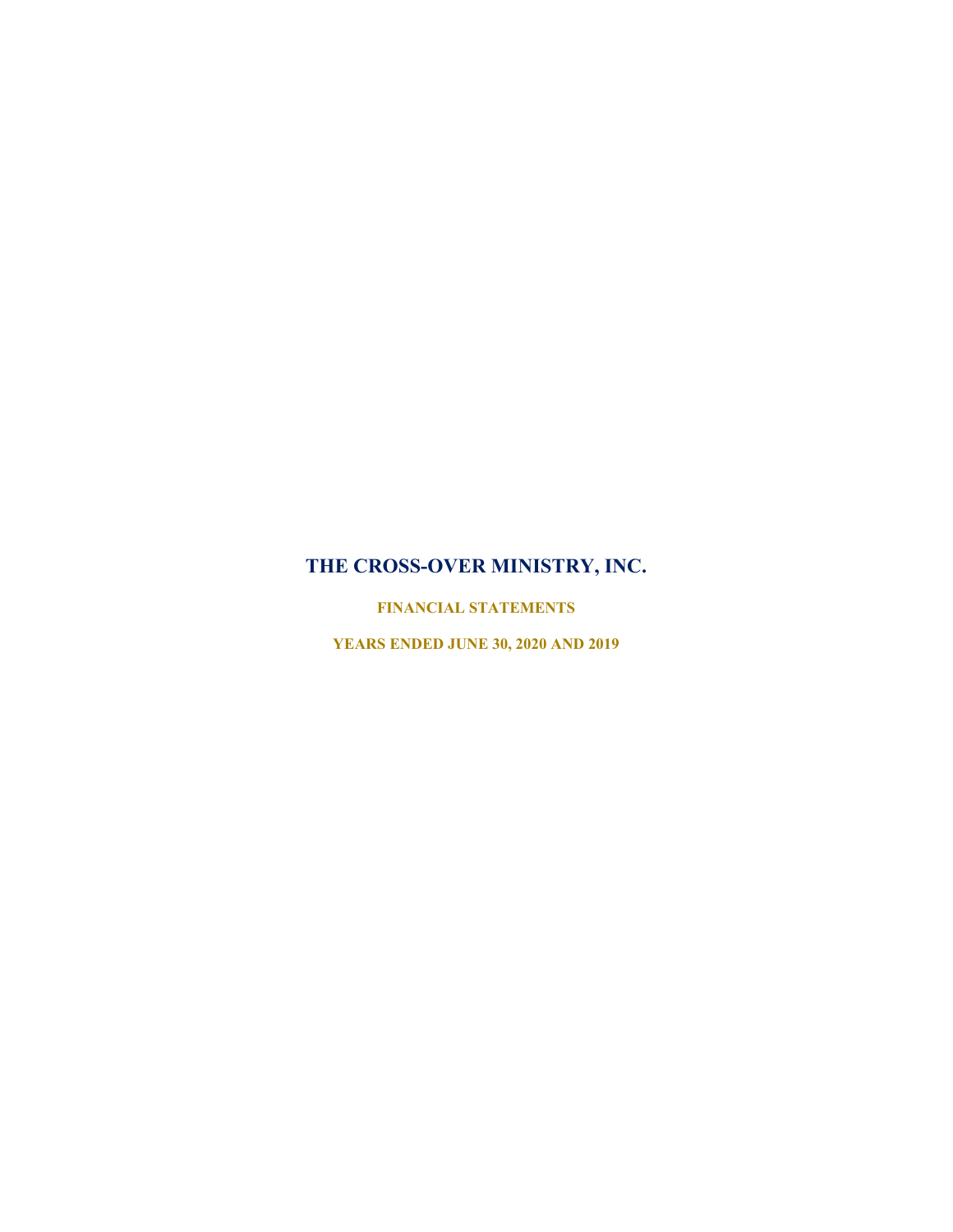# **CONTENTS**

|                                               | $1 - 2$  |
|-----------------------------------------------|----------|
| FINANCIAL STATEMENTS                          |          |
|                                               | 3        |
|                                               | 4        |
|                                               | 5        |
| STATEMENT OF FUNCTIONAL EXPENSES - YEAR ENDED | 6        |
| STATEMENT OF FUNCTIONAL EXPENSES - YEAR ENDED |          |
|                                               | 8        |
|                                               | $9 - 18$ |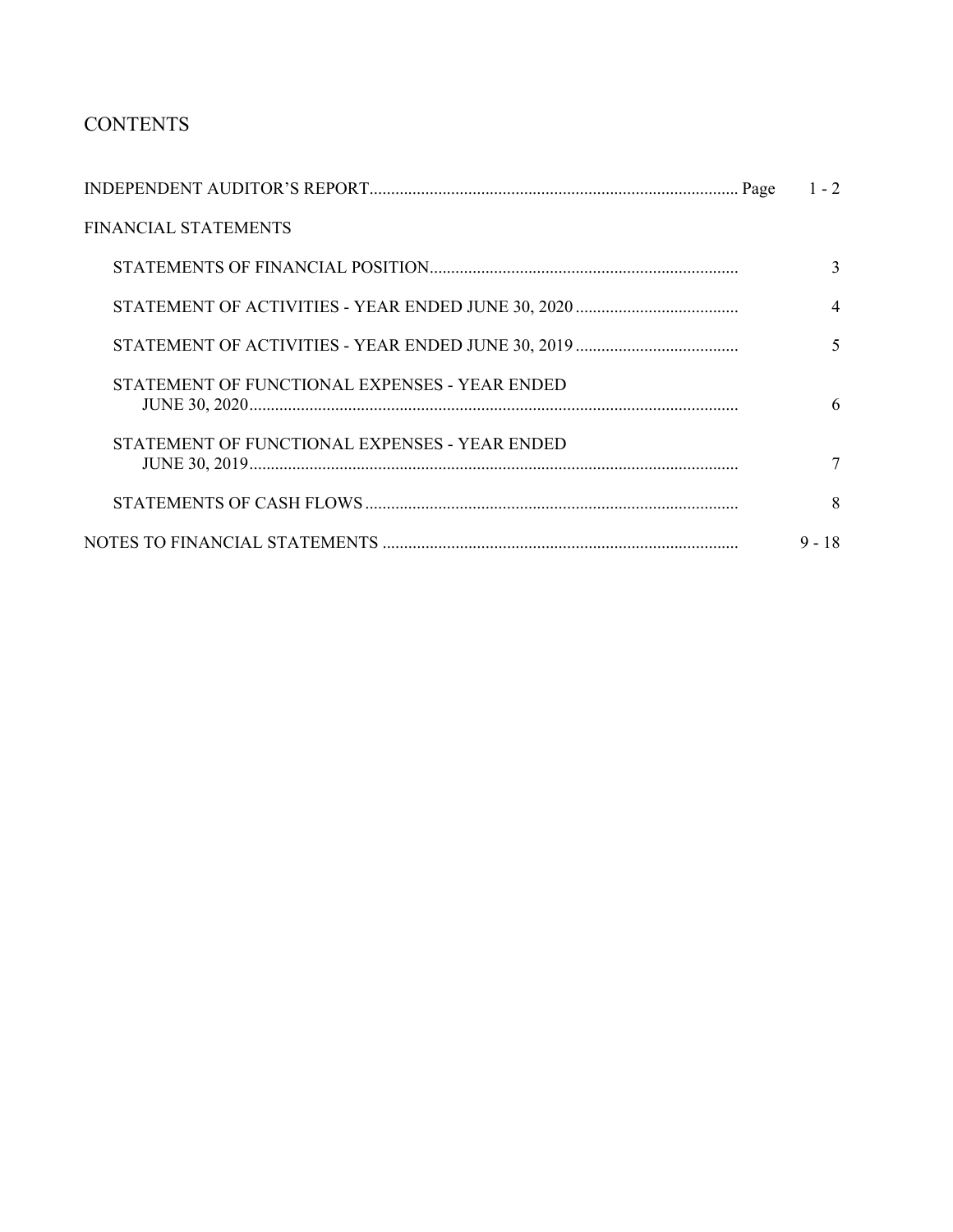

### INDEPENDENT AUDITOR'S REPORT

Board of Directors The Cross-Over Ministry, Inc. Richmond, Virginia

#### **Report on the Financial Statements**

We have audited the accompanying financial statements of The Cross-Over Ministry, Inc. (the "Organization") (a nonprofit organization), which comprise the statements of financial position as of June 30, 2020, and the related statements of activities, functional expenses and cash flows for the year then ended, and the related notes to the financial statements.

#### *Management's Responsibility for the Financial Statements*

The Organization's management is responsible for the preparation and fair presentation of these financial statements in accordance with accounting principles generally accepted in the United States of America; this includes the design, implementation, and maintenance of internal control relevant to the preparation and fair presentation of financial statements that are free from material misstatement, whether due to fraud or error.

#### *Auditor's Responsibility*

Our responsibility is to express an opinion on these financial statements based on our audits. We conducted our audits in accordance with auditing standards generally accepted in the United States of America. Those standards require that we plan and perform the audit to obtain reasonable assurance about whether the financial statements are free from material misstatement.

An audit involves performing procedures to obtain audit evidence about the amounts and disclosures in the financial statements. The procedures selected depend on the auditor's judgment, including the assessment of the risks of material misstatement of the financial statements, whether due to fraud or error. In making those risk assessments, the auditor considers internal control relevant to the entity's preparation and fair presentation of the financial statements in order to design audit procedures that are appropriate in the circumstances, but not for the purpose of expressing an opinion on the effectiveness of the entity's internal control. Accordingly, we express no such opinion. An audit also includes evaluating the appropriateness of accounting policies used and the reasonableness of significant accounting estimates made by management, as well as evaluating the overall presentation of the financial statements.

We believe that the audit evidence we have obtained is sufficient and appropriate to provide a basis for our audit opinion.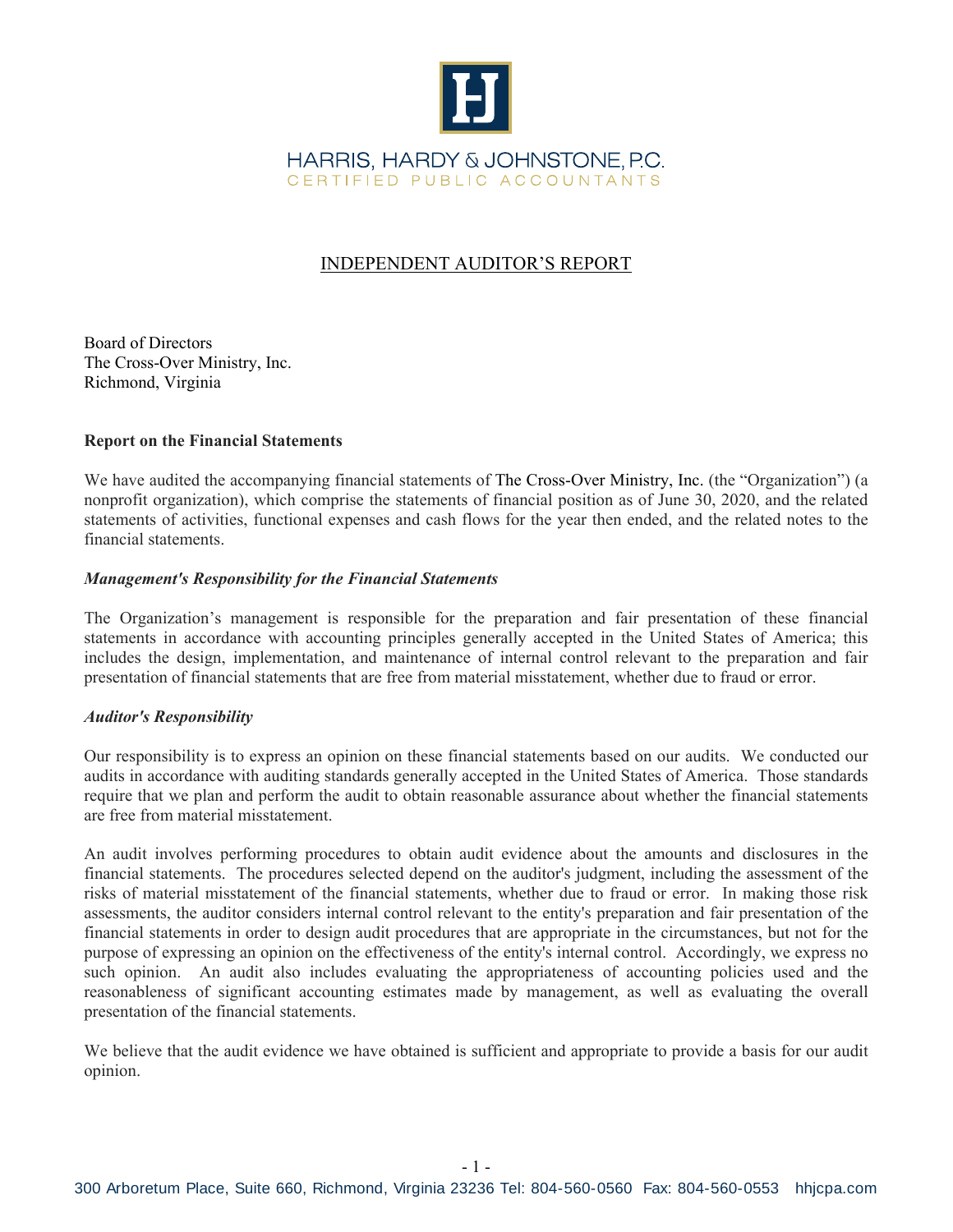### *Opinion*

In our opinion, the financial statements referred to above present fairly, in all material respects, the financial position of The Cross-Over Ministry, Inc. as of June 30, 2020, and the changes in its net assets and its cash flows for the year then ended in accordance with accounting principles generally accepted in the United States of America.

### **Prior Period Financial Statements**

The financial statements of The Cross-Over Ministry, Inc. as of June 30, 2019, were audited by other auditors whose report dated October 31, 2019, expressed an unmodified opinion on those statements.

Harris, Hardy ; Johnstone, P.C.

Richmond, Virginia October 29, 2020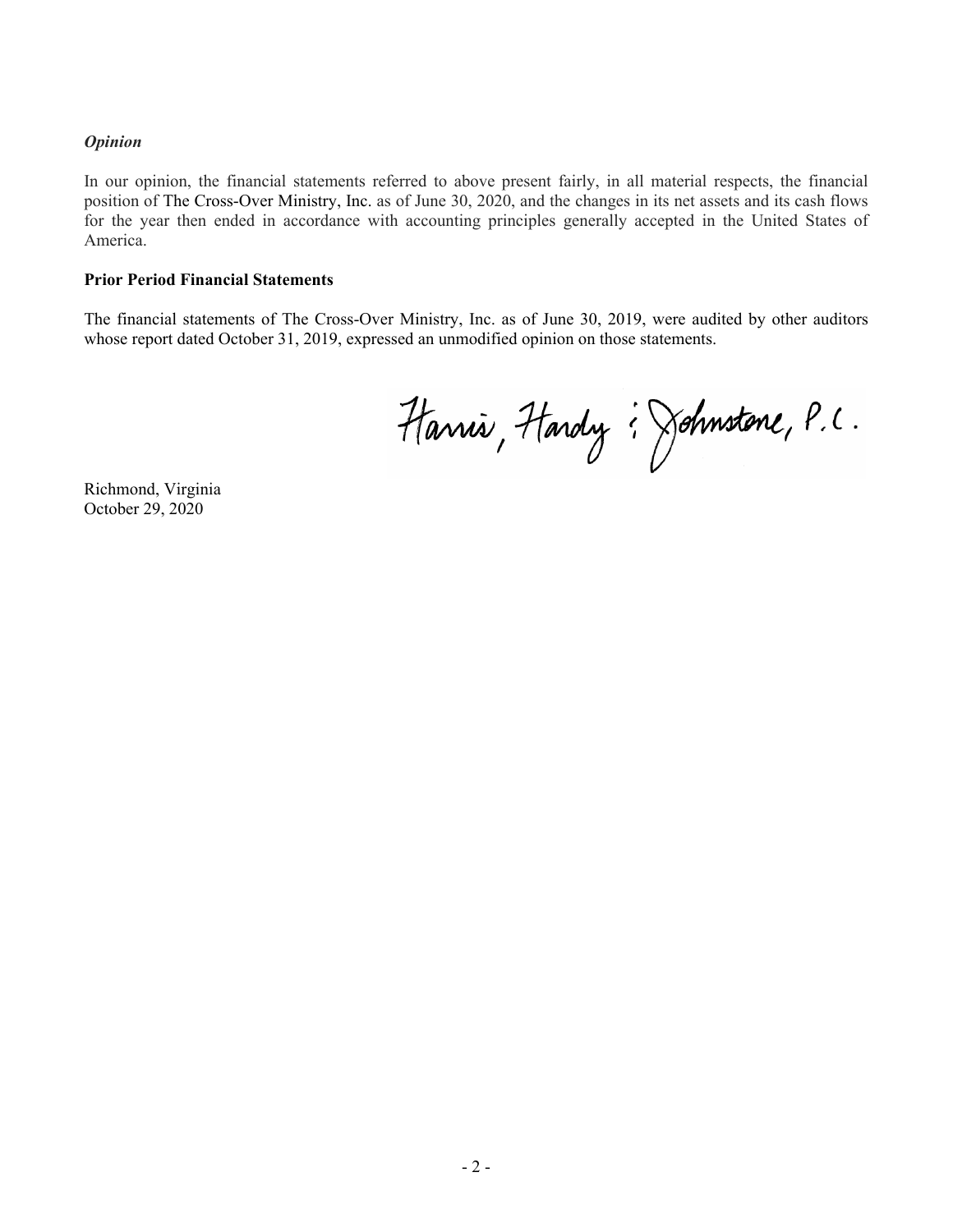## STATEMENTS OF FINANCIAL POSITION

## JUNE 30, 2020 AND 2019

|                                   |                          | 2020         | 2019         |
|-----------------------------------|--------------------------|--------------|--------------|
| <b>ASSETS</b>                     |                          |              |              |
| Cash and cash equivalents         |                          | \$1,612,212  | \$1,059,357  |
| Grants and other receivables, net |                          | 329,826      | 450,835      |
| Medicaid receivable, net          |                          | 25,127       | 20,050       |
| Inventory                         |                          | 1,479,878    | 1,707,812    |
| Other current assets              |                          | 64,012       | 35,884       |
| Property and equipment, net       |                          | 476,519      | 382,845      |
|                                   |                          | \$3,987,574  | \$3,656,783  |
| <b>LIABILITIES AND NET ASSETS</b> |                          |              |              |
| <b>LIABILITIES</b>                |                          |              |              |
| Accounts payable                  |                          | \$<br>10,447 | \$<br>61,170 |
| Fiscal agent funds                |                          | 39,053       |              |
| Accrued expenses                  |                          | 114,572      | 77,094       |
|                                   | <b>TOTAL LIABILITIES</b> | 164,072      | 138,264      |
|                                   |                          |              |              |
| <b>NET ASSETS</b>                 |                          |              |              |
| Without donor restrictions        |                          | 3,610,871    | 3,106,666    |
| With donor restrictions           |                          | 212,631      | 411,853      |
|                                   | <b>TOTAL NET ASSETS</b>  | 3,823,502    | 3,518,519    |
|                                   |                          | \$3,987,574  | \$3,656,783  |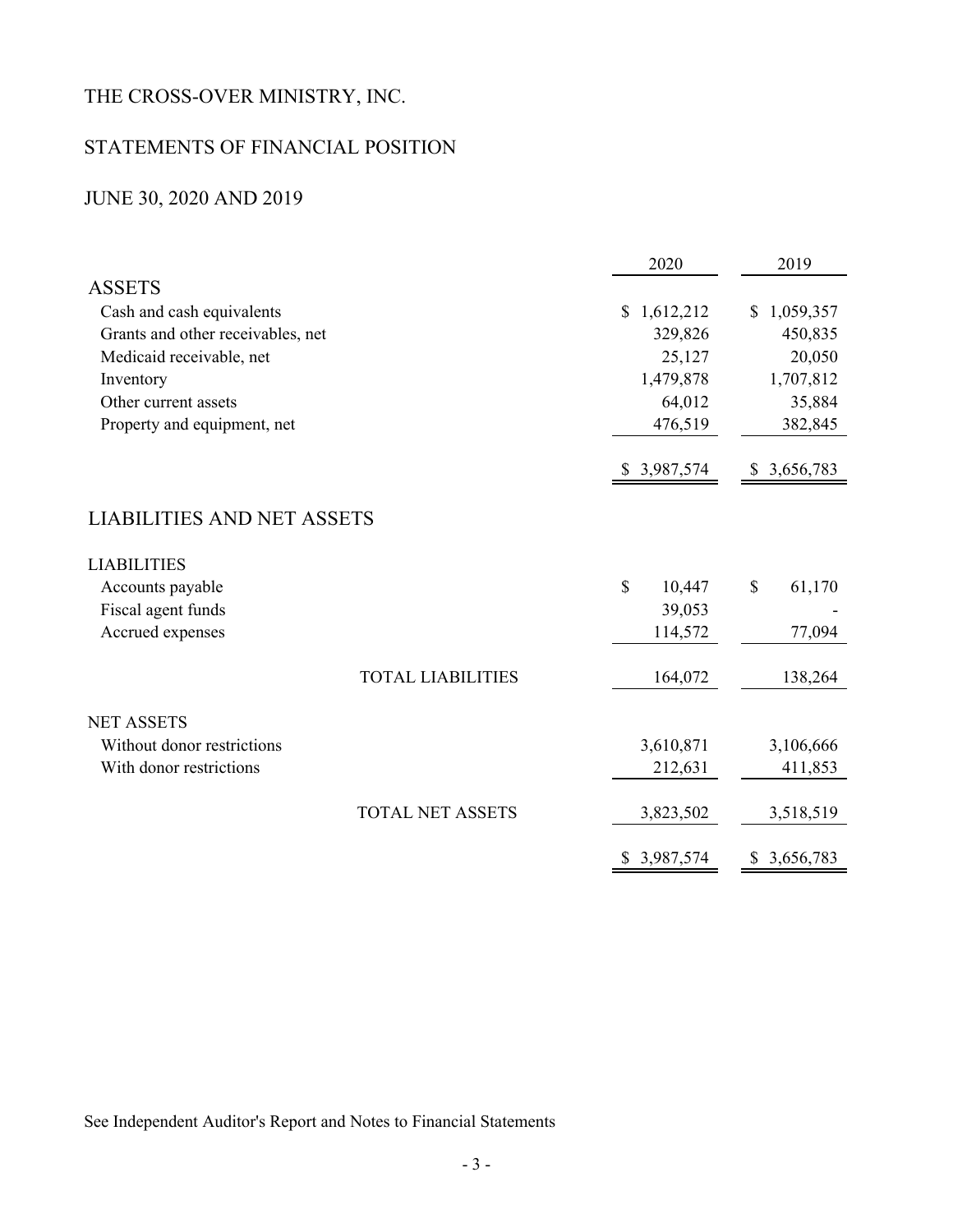## STATEMENT OF ACTIVITIES

## YEAR ENDED JUNE 30, 2020

|                                                    | Without<br>Donor<br>Restrictions | With<br>Donor<br>Restrictions | Total        |
|----------------------------------------------------|----------------------------------|-------------------------------|--------------|
| REVENUES, GAINS, AND OTHER SUPPORT                 |                                  |                               |              |
| Support, Other Than Special Events                 |                                  |                               |              |
| Contributions                                      |                                  |                               |              |
| Individuals                                        | \$<br>831,608                    | \$                            | S<br>831,608 |
| Grants and corporate gifts                         | 974,374                          | 800,118                       | 1,774,492    |
| Less: special events revenue                       | (30, 150)                        |                               | (30, 150)    |
| In-kind                                            |                                  |                               |              |
| General                                            | 610,512                          |                               | 610,512      |
| Pharmaceuticals                                    | 2,740,968                        |                               | 2,740,968    |
| Total Support, Other Than Special Events           | 5,127,312                        | 800,118                       | 5,927,430    |
| <b>Special Events</b>                              |                                  |                               |              |
| Special event revenue                              | 30,150                           |                               | 30,150       |
| Less: Direct benefits to donors                    | (55, 149)                        |                               | (55, 149)    |
| Net Support from Special Events                    | (24,999)                         |                               | (24,999)     |
| Program Services Revenue                           |                                  |                               |              |
| Patient services                                   |                                  |                               |              |
| Patient revenue                                    | 950,118                          |                               | 950,118      |
| Medicaid                                           | 210,646                          |                               | 210,646      |
| Total Program Services Revenue                     | 1,160,764                        |                               | 1,160,764    |
| Other Revenues                                     |                                  |                               |              |
| PPP grant                                          | 535,000                          |                               | 535,000      |
| Net Assets Released from Restrictions              |                                  |                               |              |
| Satisfaction of program restrictions               | 670,237                          | (670, 237)                    |              |
| Satisfaction of time restrictions                  | 329,103                          | (329, 103)                    |              |
| <b>Total Net Assets Released from Restrictions</b> | 999,340                          | (999, 340)                    |              |
| TOTAL REVENUES, GAINS AND OTHER SUPPORT            | 7,797,417                        | (199, 222)                    | 7,598,195    |
| <b>EXPENSES</b>                                    |                                  |                               |              |
| Program Services                                   |                                  |                               |              |
| Patient services                                   | 6,625,357                        |                               | 6,625,357    |
| Management and General                             | 329,976                          |                               | 329,976      |
| Fundraising                                        | 337,879                          |                               | 337,879      |
| TOTAL EXPENSES                                     | 7,293,212                        |                               | 7,293,212    |
| <b>CHANGE IN NET ASSETS</b>                        | 504,205                          | (199, 222)                    | 304,983      |
| NET ASSETS, beginning of year                      | 3,106,666                        | 411,853                       | 3,518,519    |
| NET ASSETS, end of year                            | \$ 3,610,871                     | \$<br>212,631                 | \$3,823,502  |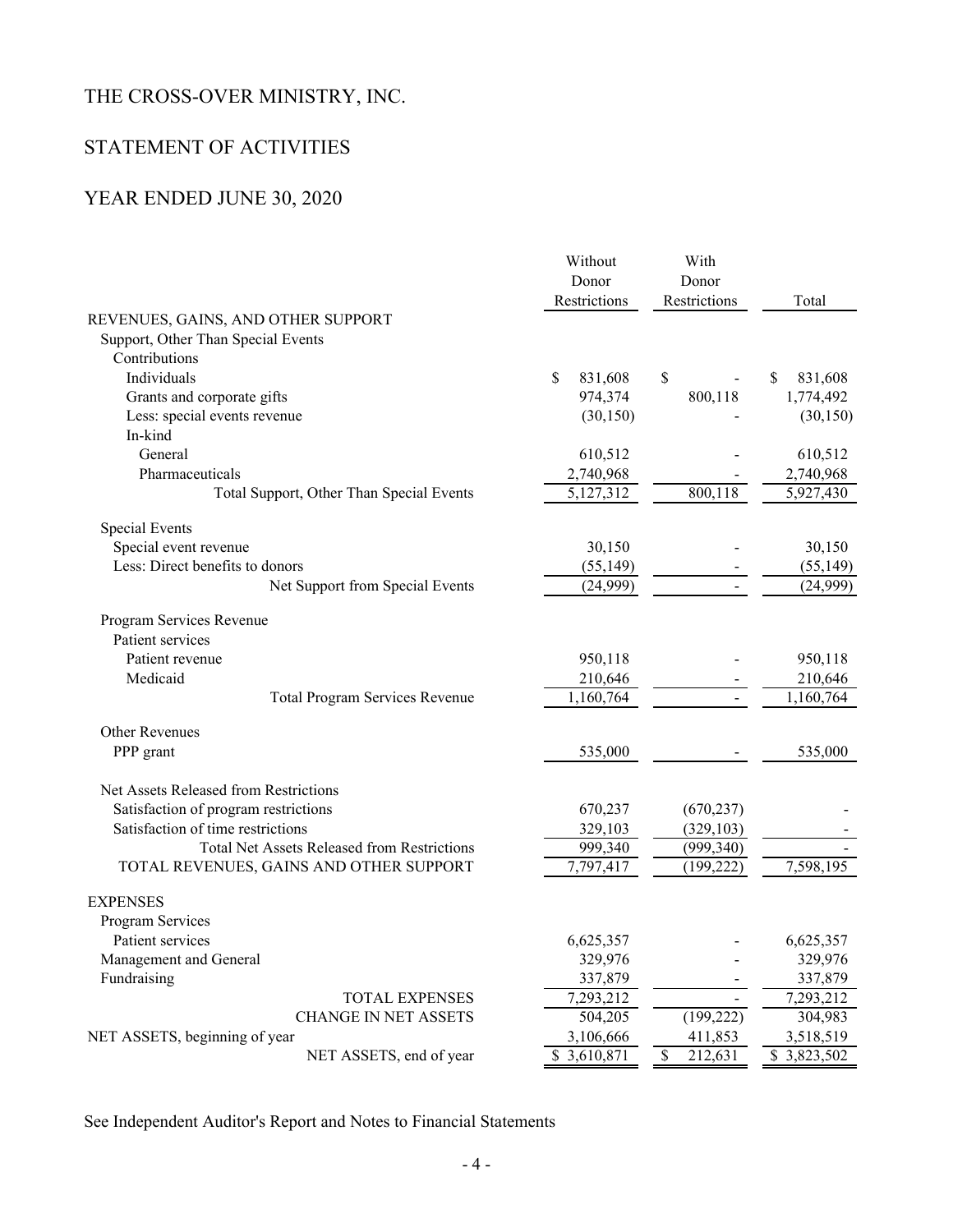## STATEMENT OF ACTIVITIES

## YEAR ENDED JUNE 30, 2019

|                                                    | Without       | With          |              |
|----------------------------------------------------|---------------|---------------|--------------|
|                                                    | Donor         | Donor         |              |
|                                                    | Restrictions  | Restrictions  | Total        |
| REVENUES, GAINS, AND OTHER SUPPORT                 |               |               |              |
| Support, Other Than Special Events                 |               |               |              |
| Contributions                                      |               |               |              |
| Individuals                                        | 731,631<br>\$ | \$            | S<br>731,631 |
| Grants and corporate gifts                         | 1,016,381     | 1,052,549     | 2,068,930    |
| Less: special events revenue                       | (67, 730)     |               | (67, 730)    |
| In-kind                                            |               |               |              |
| General                                            | 862,068       |               | 862,068      |
| Pharmaceuticals                                    | 3,644,583     |               | 3,644,583    |
| Total Support, Other Than Special Events           | 6,186,933     | 1,052,549     | 7,239,482    |
| <b>Special Events</b>                              |               |               |              |
| Special event revenue                              | 67,730        |               | 67,730       |
| Less: Direct benefits to donors                    | (105, 493)    |               | (105, 493)   |
| Net Support from Special Events                    | (37,763)      |               | (37,763)     |
| Program Services Revenue                           |               |               |              |
| Patient services                                   |               |               |              |
| Patient revenue                                    | 764,714       |               | 764,714      |
| Medicaid                                           | 54,469        |               | 54,469       |
| <b>Total Program Services Revenue</b>              | 819,183       |               | 819,183      |
| Other Revenues                                     |               |               |              |
| PPP grant                                          |               |               |              |
| Net Assets Released from Restrictions              |               |               |              |
| Satisfaction of program restrictions               | 755,081       | (755,081)     |              |
| Satisfaction of time restrictions                  | 202,252       | (202, 252)    |              |
| <b>Total Net Assets Released from Restrictions</b> | 957,333       | (957, 333)    |              |
| TOTAL REVENUES, GAINS AND OTHER SUPPORT            | 7,925,686     | 95,216        | 8,020,902    |
| <b>EXPENSES</b>                                    |               |               |              |
| Program Services                                   |               |               |              |
| Patient services                                   | 6,691,545     |               | 6,691,545    |
| Management and General                             | 250,234       |               | 250,234      |
| Fundraising                                        | 331,584       |               | 331,584      |
| <b>TOTAL EXPENSES</b>                              | 7,273,363     |               | 7,273,363    |
| <b>CHANGE IN NET ASSETS</b>                        | 652,323       | 95,216        | 747,539      |
| NET ASSETS, beginning of year                      | 2,454,343     | 316,637       | 2,770,980    |
| NET ASSETS, end of year                            | \$3,106,666   | \$<br>411,853 | \$3,518,519  |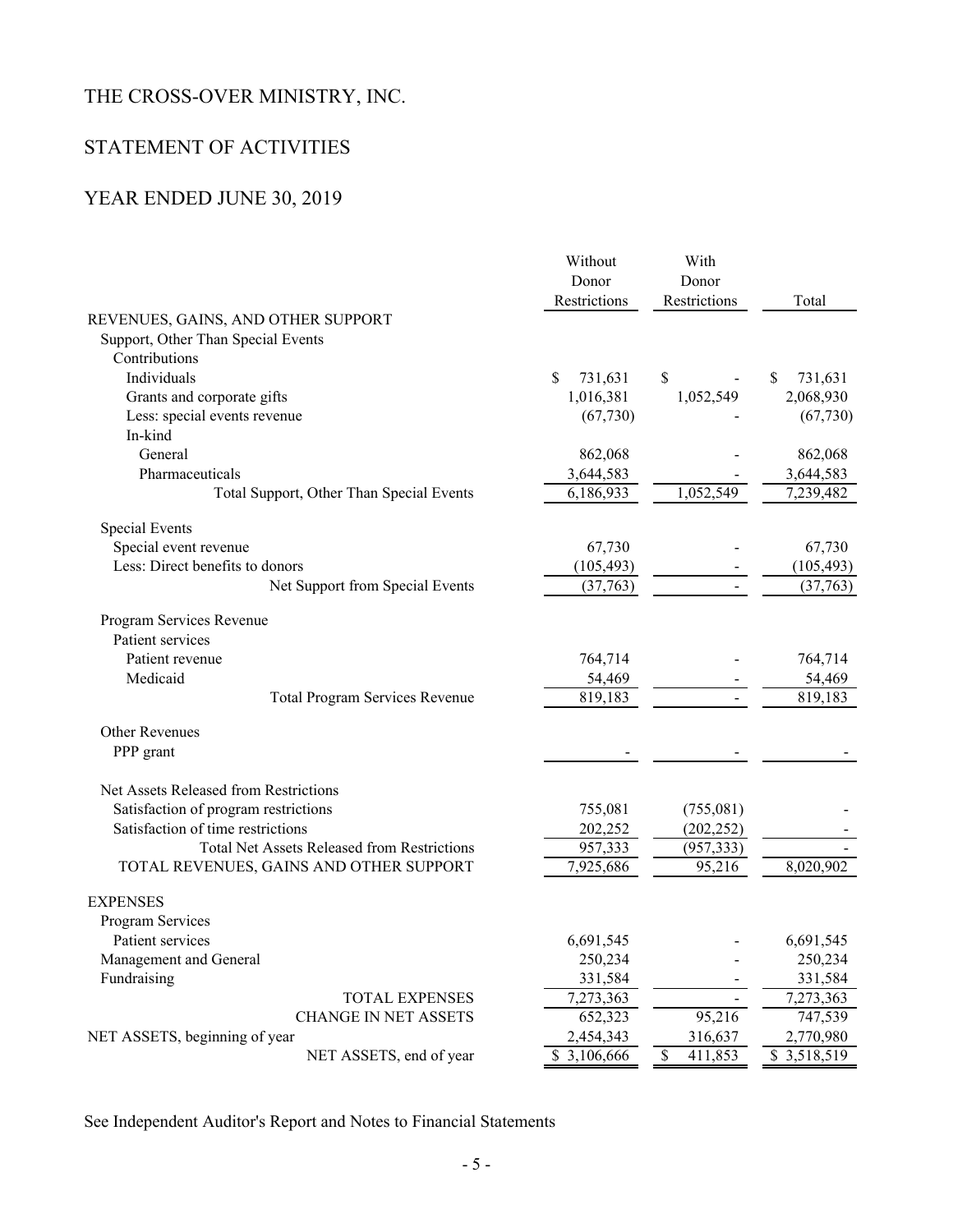## STATEMENT OF FUNCTIONAL EXPENSES

## YEAR ENDED JUNE 30, 2020

|                                           | Patient     | Management    |                         |             |
|-------------------------------------------|-------------|---------------|-------------------------|-------------|
|                                           | Services    | and General   | Fundraising             | Total       |
| Salaries and wages                        | \$1,956,635 | \$<br>210,030 | 240,275<br>$\mathbb{S}$ | \$2,406,940 |
| Payroll taxes                             | 143,275     | 14,958        | 17,899                  | 176,132     |
| <b>Employee benefits</b>                  | 179,919     | 22,809        | 16,445                  | 219,173     |
|                                           | 2,279,829   | 247,797       | 274,619                 | 2,802,245   |
| In-kind contributed pharmaceuticals       | 2,968,902   |               |                         | 2,968,902   |
| In-kind contributed services and supplies | 608,512     |               |                         | 608,512     |
| Medical supplies                          | 232,482     | 1,898         | 2,324                   | 236,704     |
| Office rent                               | 110,701     | 14,955        | 14,933                  | 140,589     |
| Computer maintenance and software         | 94,484      | 10,810        | 22,083                  | 127,377     |
| Depreciation                              | 78,589      |               |                         | 78,589      |
| Telephone                                 | 40,462      | 14,927        | 2,011                   | 57,400      |
| Special event costs                       |             |               | 55,149                  | 55,149      |
| Building                                  | 39,919      | 7,296         |                         | 47,215      |
| Medicaid billing                          | 40,724      |               |                         | 40,724      |
| Office supplies and printing              | 21,966      | 1,726         | 10,584                  | 34,276      |
| Membership dues                           | 28,354      | 4,423         | 1,048                   | 33,825      |
| Professional fees                         | 18,560      | 7,595         | 790                     | 26,945      |
| Miscellaneous                             | 6,815       | 12,911        | 1,854                   | 21,580      |
| Professional liability                    | 17,488      |               | 974                     | 18,462      |
| Payroll processing                        | 8,082       | 939           | 1,011                   | 10,032      |
| Staff development                         | 5,383       | 2,020         | 1,618                   | 9,021       |
| Utilities                                 | 7,143       | 486           |                         | 7,629       |
| Postage                                   | 4,484       | 485           | 24                      | 4,993       |
| Program support                           | 4,566       |               |                         | 4,566       |
| Repairs and maintenance                   | 2,592       | 1,466         | 157                     | 4,215       |
| Water and gas                             | 3,839       |               |                         | 3,839       |
| Advertising                               | 200         | 117           | 3,513                   | 3,830       |
| Mileage and tolls                         | 1,281       | 125           | 77                      | 1,483       |
| Public relations                          |             |               | 259                     | 259         |
| <b>TOTAL EXPENSES</b>                     | 6,625,357   | 329,976       | 393,028                 | 7,348,361   |
| Direct benefits to donors                 |             |               | (55,149)                | (55, 149)   |
| PER STATEMENT OF ACTIVITIES               | \$6,625,357 | 329,976<br>\$ | 337,879<br>\$           | \$7,293,212 |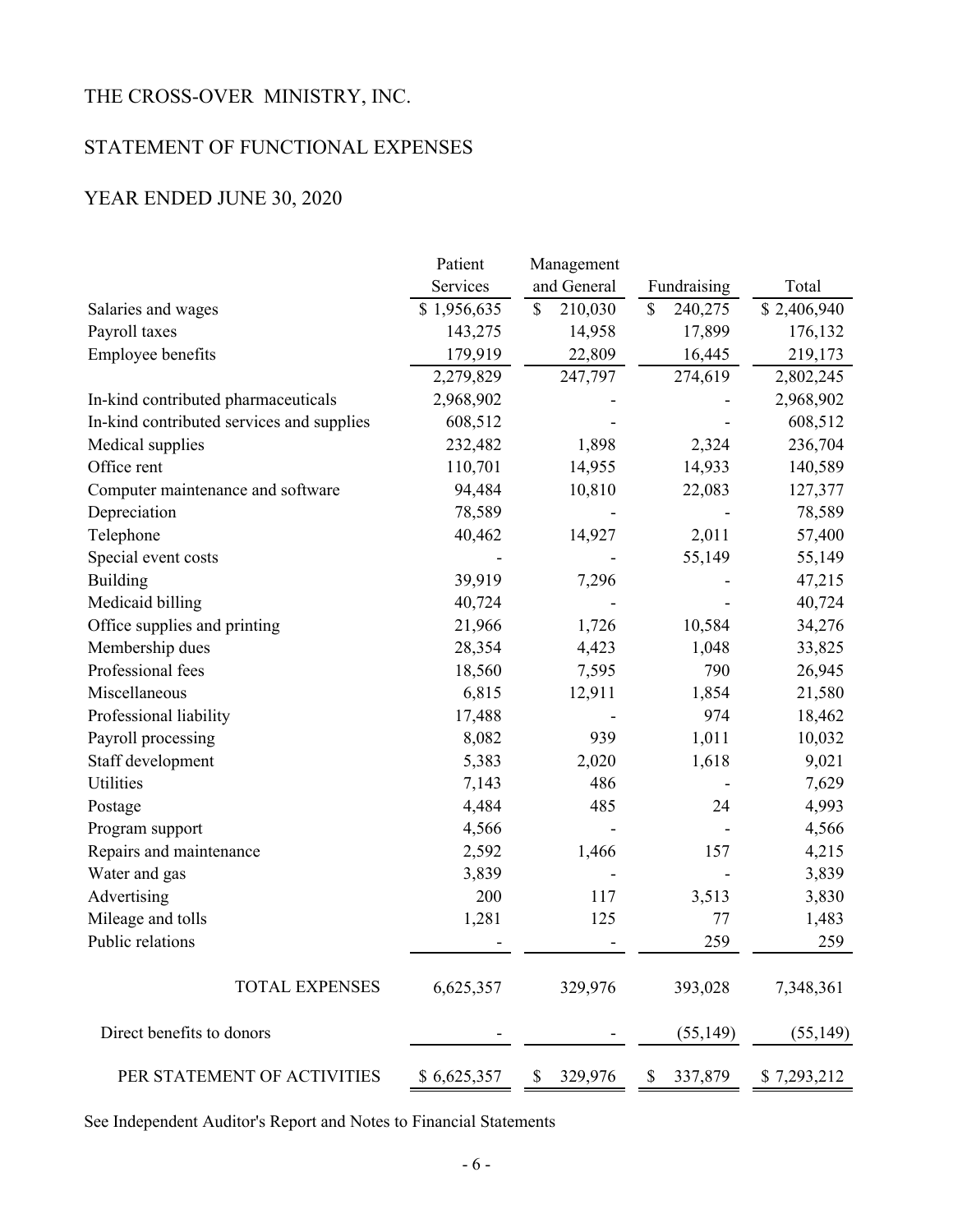## STATEMENT OF FUNCTIONAL EXPENSES

## YEAR ENDED JUNE 30, 2019

|                                           | Patient<br>Services | Management<br>and General | Fundraising   | Total       |
|-------------------------------------------|---------------------|---------------------------|---------------|-------------|
| Salaries and wages                        | \$1,731,453         | \$<br>104,304             | 250,330<br>\$ | \$2,086,087 |
| Payroll taxes                             | 129,988             | 7,831                     | 18,794        | 156,613     |
| Employee benefits                         | 142,667             | 8,594                     | 20,627        | 171,888     |
|                                           | 2,004,108           | 120,729                   | 289,751       | 2,414,588   |
| In-kind contributed pharmaceuticals       | 3,139,525           |                           |               | 3,139,525   |
| In-kind contributed services and supplies | 823,447             | 38,621                    |               | 862,068     |
| Medical supplies                          | 225,769             |                           |               | 225,769     |
| Office rent                               | 126,122             | 2,712                     | 6,780         | 135,614     |
| Special event costs                       |                     |                           | 105,493       | 105,493     |
| Computer maintenance and software         | 88,736              | 4,242                     | 11,731        | 104,709     |
| Depreciation                              | 71,939              |                           |               | 71,939      |
| Building                                  | 49,303              | 508                       | 1,017         | 50,828      |
| Professional fees                         |                     | 43,427                    |               | 43,427      |
| Telephone                                 | 30,299              | 1,825                     | 4,381         | 36,505      |
| Membership dues                           | 12,457              | 20,325                    |               | 32,782      |
| Office supplies and printing              | 25,844              | 1,715                     | 4,396         | 31,955      |
| Staff development                         | 21,700              | 1,307                     | 3,138         | 26,145      |
| Miscellaneous                             | 10,872              | 5,436                     | 5,436         | 21,744      |
| Professional liability                    | 20,367              |                           |               | 20,367      |
| Repairs and maintenance                   | 13,641              |                           |               | 13,641      |
| Payroll processing                        |                     | 8,958                     |               | 8,958       |
| Utilities                                 | 8,922               |                           |               | 8,922       |
| Program support                           | 8,202               |                           |               | 8,202       |
| Water and gas                             | 5,629               |                           |               | 5,629       |
| Postage                                   | 1,385               | 231                       | 3,000         | 4,616       |
| Mileage and tolls                         | 3,278               | 198                       | 474           | 3,950       |
| Advertising                               |                     |                           | 1,141         | 1,141       |
| Public relations                          |                     |                           | 339           | 339         |
| Medicaid billing                          |                     |                           |               |             |
| <b>TOTAL EXPENSES</b>                     | 6,691,545           | 250,234                   | 437,077       | 7,378,856   |
| Direct benefits to donors                 |                     |                           | (105, 493)    | (105, 493)  |
| PER STATEMENT OF ACTIVITIES               | \$6,691,545         | 250,234<br>\$             | 331,584<br>\$ | \$7,273,363 |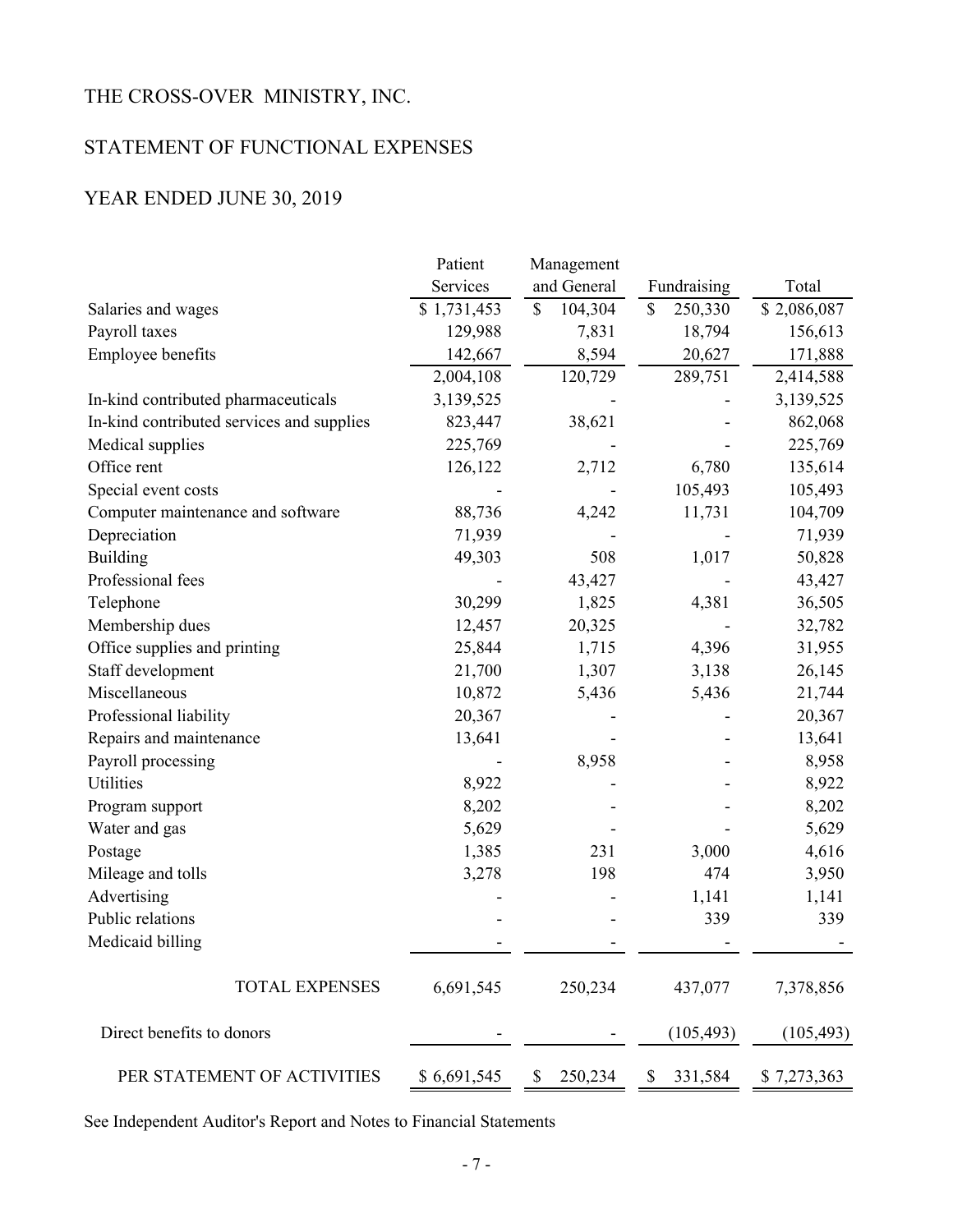## STATEMENTS OF CASH FLOWS

## YEARS ENDED JUNE 30, 2020 AND 2019

|                                                         | 2020          | 2019          |
|---------------------------------------------------------|---------------|---------------|
| CASH FLOWS FROM OPERATING ACTIVITIES                    |               |               |
| Change in net assets                                    | 304,983<br>\$ | \$<br>747,539 |
| Adjustments to reconcile change in net assets to        |               |               |
| net cash provided by operating activities               |               |               |
| Depreciation                                            | 78,589        | 71,939        |
| Other revenue restricted to Paycheck Protection Program | (535,000)     |               |
| (Increase) decrease in                                  |               |               |
| Grants and other receivables                            | 121,009       | (49, 588)     |
| Medicaid receivable                                     | (5,077)       | (20,050)      |
| Inventory                                               | 227,934       | (505, 058)    |
| Other current assets                                    | (28, 128)     | (3,608)       |
| Increase (decrease) in                                  |               |               |
| Accounts payable                                        | (50, 723)     | 38,991        |
| Fiscal agent funds                                      | 39,053        |               |
| Accrued payroll                                         | 37,478        | 608           |
| NET CASH PROVIDED BY                                    |               |               |
| OPERATING ACTIVITIES                                    | 190,118       | 280,773       |
| CASH FLOWS FROM INVESTING ACTIVITIES                    |               |               |
| Purchases of property and equipment                     | (172,263)     | (49, 939)     |
| NET CASH USED IN                                        |               |               |
| <b>INVESTING ACTIVITIES</b>                             | (172, 263)    | (49, 939)     |
| CASH FLOWS FROM FINANCING ACTIVITIES                    |               |               |
| Other revenue restricted to Paycheck Protection Program | 535,000       |               |
| NET CASH PROVIDED BY                                    |               |               |
| <b>FINANCING ACTIVITIES</b>                             | 535,000       |               |
| <b>INCREASE IN CASH AND</b>                             |               |               |
| <b>CASH EQUIVALENTS</b>                                 | 552,855       | 230,834       |
|                                                         |               |               |
| CASH AND CASH EQUIVALENTS, beginning of year            | 1,059,357     | 828,523       |
| CASH AND CASH EQUIVALENTS, end of year                  | \$1,612,212   | \$1,059,357   |
|                                                         |               |               |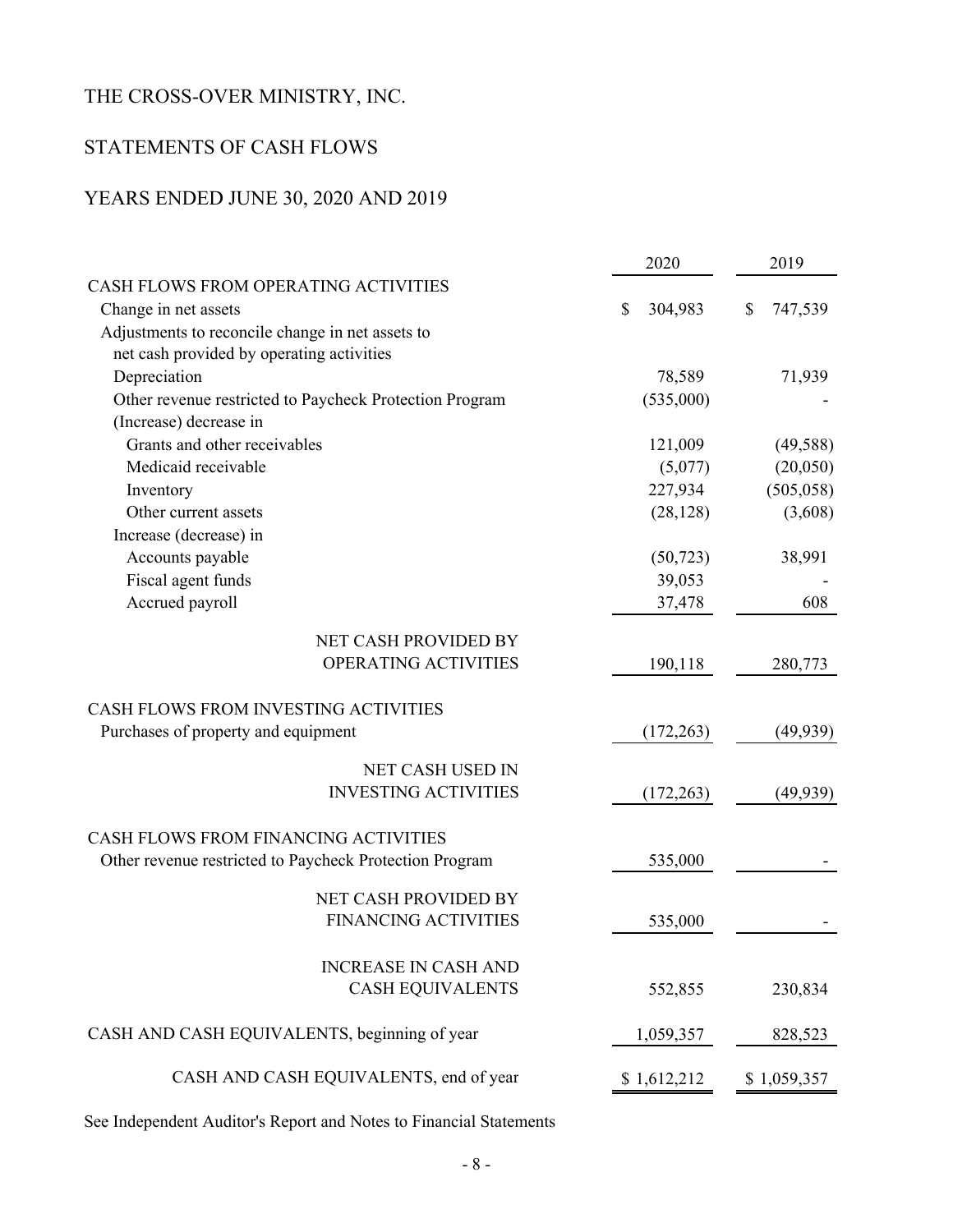### NOTES TO FINANCIAL STATEMENTS

JUNE 30, 2020 AND 2019

### NOTE A - ORGANIZATION AND SUMMARY OF SIGNIFICANT ACCOUNTING POLICIES

#### Organization

The Cross-Over Ministry, Inc. ("Cross-Over" or the "Organization") is a not-for-profit, non-stock corporation which was founded in the mid 1980's. Cross-Over provides a full range of medical services and patient education to low income, uninsured individuals at two free clinics operating in downtown Richmond and western Henrico County, Virginia.

#### Program Descriptions

*Patient Services* - Patients can receive a full range of primary care services. Patients' primary care providers can also connect them to our other programs, including dental, vision, specialty care, and social work. Both uninsured and Medicaid patients can receive care at the Organization.

#### Summary of Significant Accounting Policies

The Organization prepares its financial statements in accordance with accounting principles generally accepted in the United States of America for nonprofit entities. The significant accounting and reporting policies used by the Organization are described subsequently to enhance the usefulness and understandability of the financial statements.

#### Estimates

The preparation of financial statements requires management to make estimates and assumptions that affect the reported amounts of revenues and expenses during the reporting period and the reported amounts of assets and liabilities as of the date of the financial statements. On an ongoing basis, the Organization's management evaluates the estimates and assumptions based upon historical experience and various other factors and circumstances. The Organization's management believes that the estimates and assumptions are reasonable in the circumstances; however, the actual results could differ from those estimates.

#### Reclassifications

Certain accounts in the prior-year financial statements have been reclassified for comparative purposes to conform with the presentation in the current-year financial statements.

### Income Taxes

The Organization is exempt from federal income taxes as defined under Section  $501(c)(3)$  of the Internal Revenue Code. However, income from certain activities not directly related to the Organization's tax-exempt purpose could be subject to taxation as unrelated business income. In addition, the Organization qualifies for the charitable contribution deduction under Section  $170(b)(1)(A)$  and has been classified as an organization other than a private foundation under Section 509(a)(2).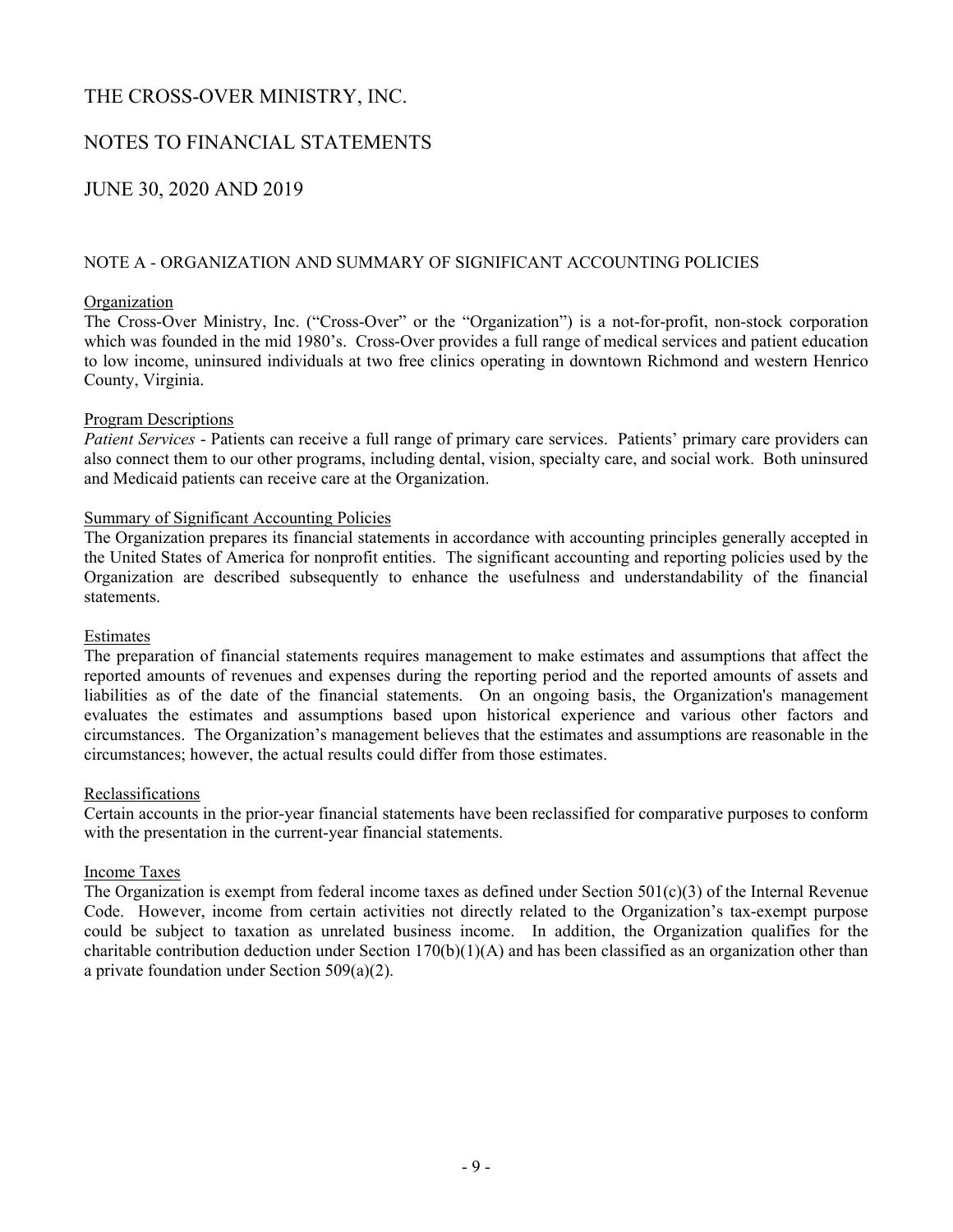## NOTES TO FINANCIAL STATEMENTS - Continued

### JUNE 30, 2020 AND 2019

### NOTE A - ORGANIZATION AND SUMMARY OF SIGNIFICANT ACCOUNTING POLICIES - Continued

### Uncertain Tax Positions

The accounting standard on accounting for uncertainty in income taxes addresses the determination of whether tax benefits claimed or expected to be claimed on a tax return should be recorded in the financial statements. Under that guidance, the Organization may recognize the tax benefit from an uncertain tax position only if it is more likely than not that the tax position will be sustained on examination by taxing authorities based on the technical merits of the position. Examples of tax positions include the tax-exempt status of the Organization and various positions related to the potential sources of unrelated business taxable income (UBTI). The Organization has recognized no uncertain tax positions for the years ended June 30, 2020 and 2019.

### Classification of Transactions

All revenues and net gains are reported as increases in net assets without donor restrictions in the statement of activities, unless the donor specified the use of the related resources for a particular purpose or in a future period. All expenses and net losses are reported as decreases in net assets without donor restrictions.

#### Cash Equivalents

Cash equivalents include all deposits in banks and highly liquid investments with original maturity dates of less than three months. The carrying value of cash equivalents approximated fair value because of the short maturities of those financial instruments.

#### Grants and Other Receivable/Allowance

Grants receivable are primarily unsecured non-interest-bearing amounts due from corporate and foundation grantors, sponsorships, and other contributions. Management believes that all outstanding grants receivable are collectible in full, therefore, no allowance for uncollectible receivables has been provided.

### Medicaid Receivables/Allowance

Medicaid receivables are primarily reimbursements due from Medicaid on patient billings after contractual adjustments. Management has recorded an allowance for contractual adjustments of \$13,191 and \$0 as of June 30, 2020 and 2019, respectively.

#### Inventory

Cross‐Over's inventory, comprised of pharmaceutical products, is received from in‐kind donations. As required by GAAP, the inventory is recorded as an asset when received based on the "average weighted price" of such contributions as provided by the contributing organizations, which approximates fair value. See Note L.

### Property and Equipment/Depreciation

Property and equipment are reported in the statement of financial position at cost, if purchased, and at fair value at the date of donation, if donated. Equipment is capitalized if it has a cost of \$500 or greater. Repairs and maintenance that do not significantly increase the useful life of the asset are expensed as incurred. Depreciation and amortization are computed using the straight-line method over the estimated useful lives of the assets.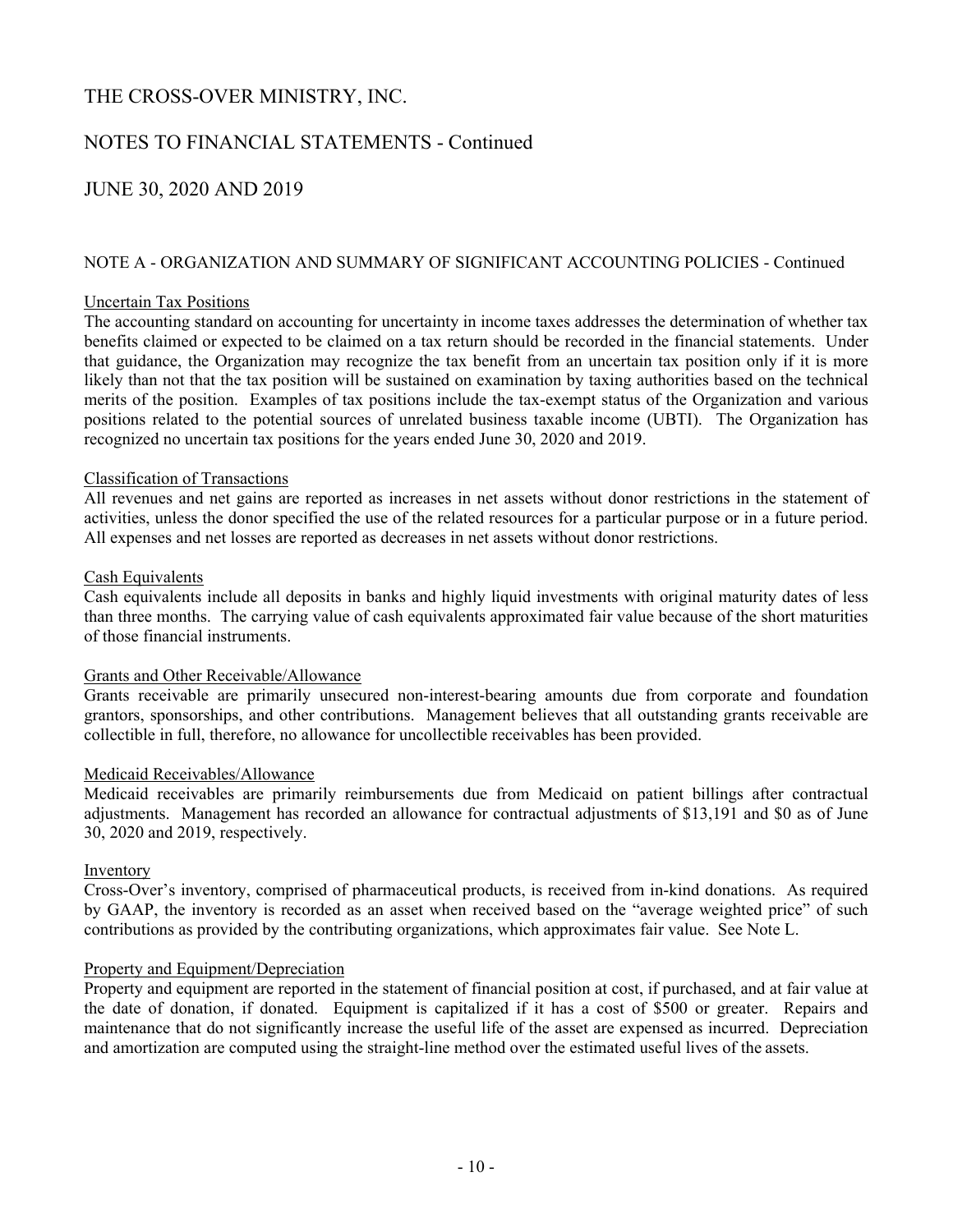### NOTES TO FINANCIAL STATEMENTS - Continued

### JUNE 30, 2020 AND 2019

### NOTE A - ORGANIZATION AND SUMMARY OF SIGNIFICANT ACCOUNTING POLICIES - Continued

#### Fiscal Agent Funds

On October 25, 2019, Bon Secours Health System awarded \$40,000 to the Richmond Area Safety Net Collaborative for the planning of a system of care to benefit residents of the Richmond Community who lack access to healthcare services. CrossOver Healthcare Ministry agreed to serve as the fiscal agent for these funds. Funds will be dispersed as the collaborative spends down the grant award. As of June 30, 2020, \$39,053 of these funds remained unspent.

#### Accrued Expenses

Accrued expenses include a reasonable estimate of wages and vacation earned but not paid by year end.

It is the Organization's policy to permit eligible employees to accumulate earned but unused vacation subject to certain limitations. All unused vacation pay is accrued when incurred and recorded in accrued expenses in the accompanying statements of financial position.

#### Net Assets

The financial statements report net assets and changes in net assets in two classes that are based upon the existence or absence of restrictions on use that are placed by its donors, as follows:

#### Net Assets Without Donor Restrictions

Net assets without donor restrictions are resources available to support operations. The only limits on the use of these net assets are the broad limits resulting from the nature of the Organization, the environment in which it operates, the purposes specified in its corporate documents and its application for tax-exempt status, and any limits resulting from contractual agreements with creditors and others that are entered into in the course of its operations.

#### Net Assets With Donor Restrictions

Net assets with donor restrictions are resources that are restricted by a donor for use for a particular purpose or in a particular future period. Some donor-imposed restrictions are temporary in nature, and the restriction will expire when the resources are used in accordance with the donor's instructions or when the stipulated time has passed. Other donor-imposed restrictions are perpetual in nature; the Organization must continue to use the resources in accordance with the donor's instructions.

When a donor's restriction is satisfied, either by using the resources in the manner specified by the donor or by the passage of time, the expiration of the restriction is reported in the financial statements by reclassifying the net assets from net assets with donor restrictions to net assets without donor restrictions. Net assets restricted for acquisition of buildings or equipment (or less commonly, the contribution of those assets directly) are reported as net assets with donor restrictions until the specified asset is placed in service by the Organization, unless the donor provides more specific directions about the period of its use.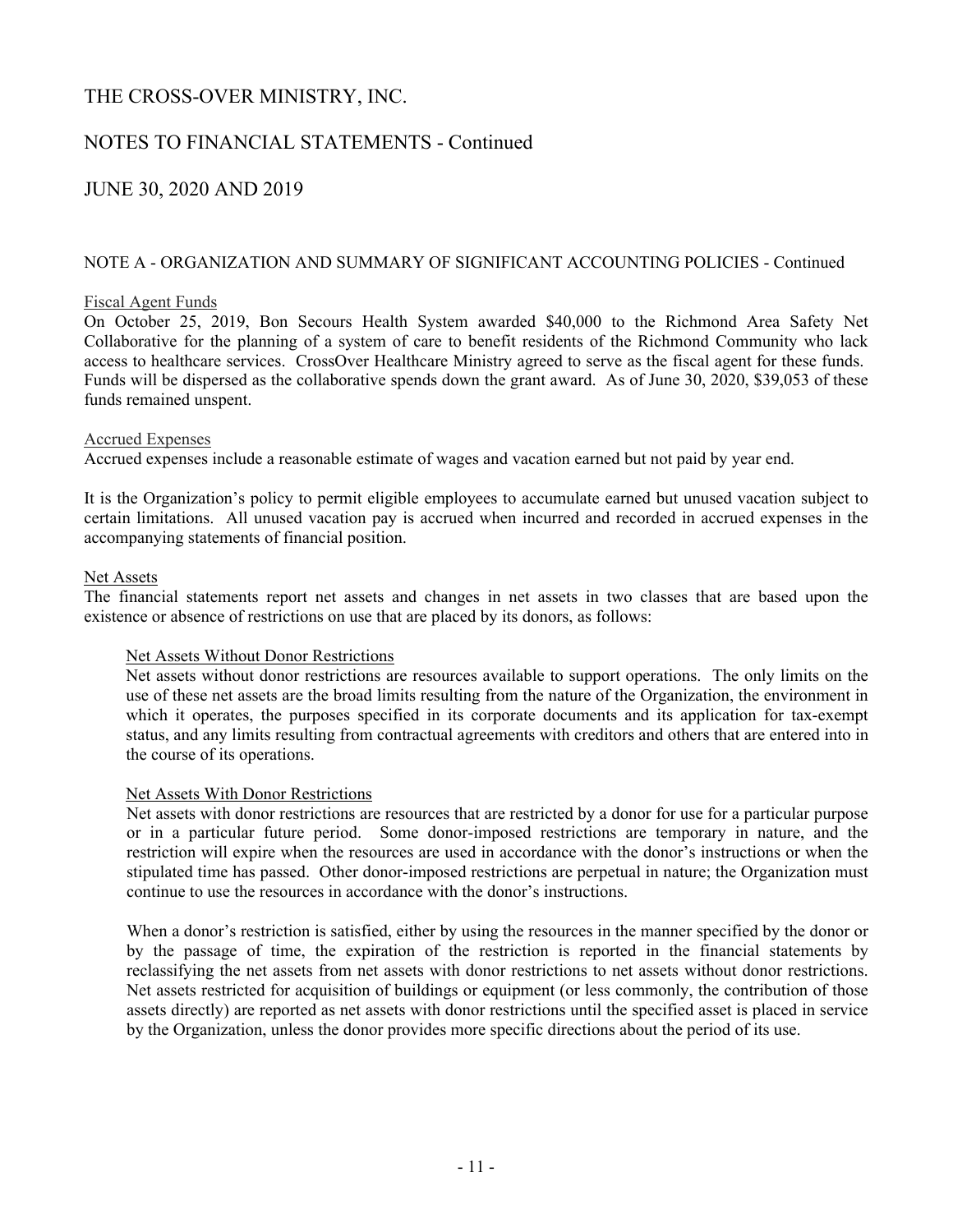## NOTES TO FINANCIAL STATEMENTS - Continued

JUNE 30, 2020 AND 2019

### NOTE A - ORGANIZATION AND SUMMARY OF SIGNIFICANT ACCOUNTING POLICIES - Continued

### Contributions

Contributions, including unconditional promises to give, are recognized when received. All contributions are reported as increases in net assets without donor restrictions, unless use of the contributed assets is specifically restricted by the donor. Amounts received that are restricted by the donor to use in future periods or for specific purposes are reported as increases in net assets with donor restrictions. Conditional promises, such as matching grants, are not recognized until they become unconditional, that is, until all conditions on which they depend are substantially met.

### In-Kind Contributions

The Organization receives contributions in a form other than cash or investments. Most are donated medical supplies and pharmaceuticals, which are recorded as contributions as of the date of gift and as expenses when the donated items are placed into service or distributed. If the Organization receives a contribution of land, buildings, or equipment, the contributed asset is recognized as an asset at its estimated fair value at the date of gift, provided that the value of the asset and its estimated useful life meets the Organization's capitalization policy.

The Organization benefits from personal services provided by a substantial number of volunteers. Those volunteers have donated significant amounts of time and services in the Organization's program operations and in its fund-raising campaigns. However, many of the contributed services do not meet the criteria for recognition in the financial statements. Accounting principles generally accepted in the United States of America allow recognition of contributed services only if (*a*) the services create or enhance nonfinancial assets or (*b*) the services would have been purchased if not provided by contribution, require specialized skills, and are provided by individuals possessing those skills.

The Organization's in-kind contributions are discussed further in Note L.

### Revenue Recognition Policy

The Organization derives its revenues primarily from the services listed below. Revenues are recognized when control of these products or services is transferred to its customers, in an amount that reflects the consideration the Organization expects to be entitled to in exchange for those products and services. The Organization does not have any significant financing components as payment is received at or shortly after the point of service.

### Performance Obligations

*Patient services and Medicaid* - For performance obligations related to patient services and Medicaid, control transfers to the patient over time. Because the patient receives all medical services during an appointment the recognition of revenue is equivalent to that recognized at a point in time. The Organization considers all services performed during a patient appoint to be one performance obligation.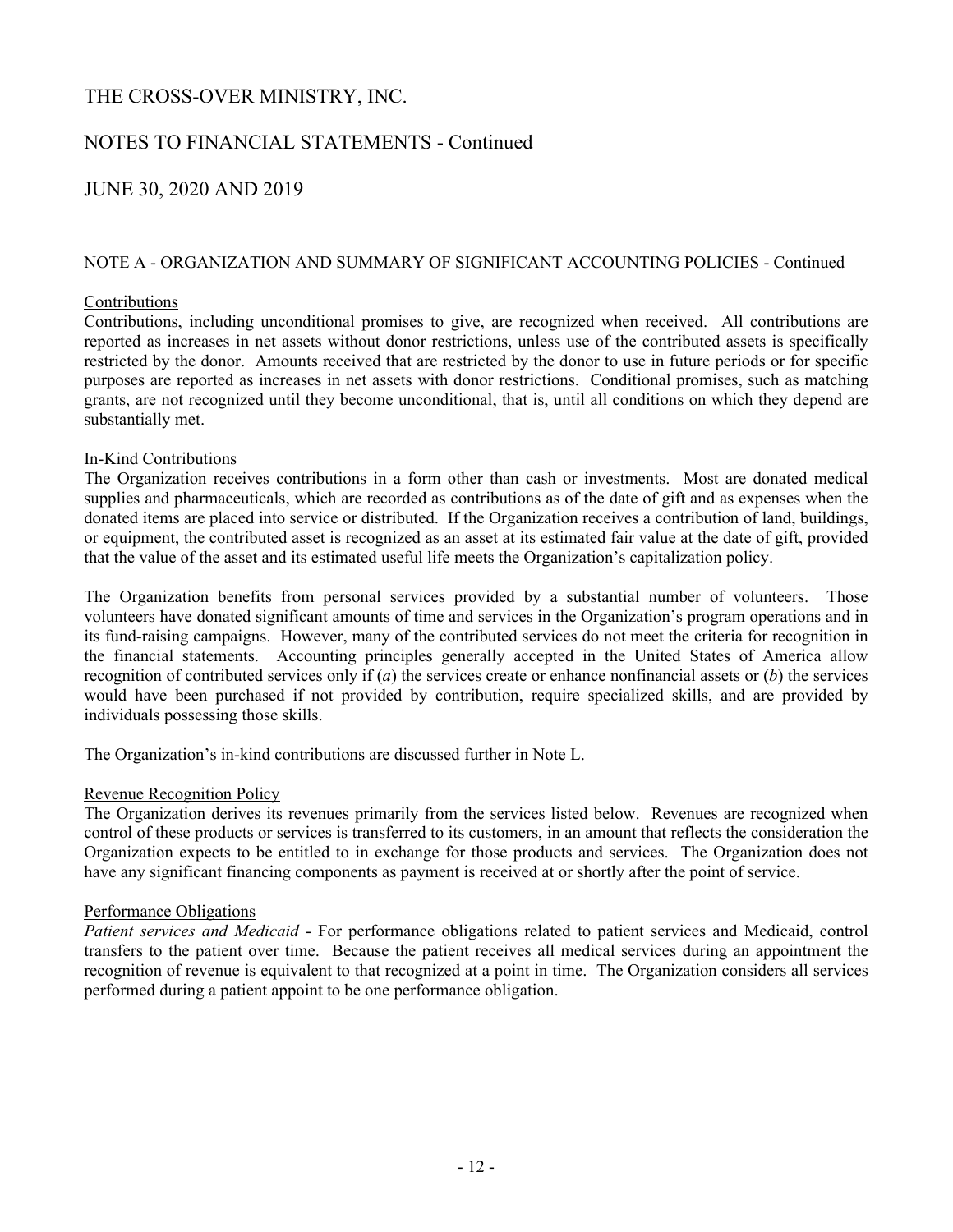## NOTES TO FINANCIAL STATEMENTS - Continued

## JUNE 30, 2020 AND 2019

### NOTE A - ORGANIZATION AND SUMMARY OF SIGNIFICANT ACCOUNTING POLICIES - Continued

### Special Events

The Organization engages in several events during the year that meet the criteria of special events according to accounting principles generally accepted in the United States of America. Special events revenue is calculated by multiplying the cost of the ticket by the number of tickets sold. Any amount received above the ticket price is considered a contribution and is included in contributions on the statement of activities. Direct benefit to donors includes all costs that directly relate to the specific event. These costs can consist of facility rental, food, entertainment, prizes, etc. All expenses incurred that do not have a direct benefit to donors are recorded as fundraising expenses on the statements of activities and functional expenses. See Note H.

### Expense Recognition and Allocation

The cost of providing the Organization's programs and other activities is summarized on a functional basis in the statement of activities and statement of functional expenses. Expenses that can be identified with a specific program or support service are charged directly to that program or support service. Costs common to multiple functions have been allocated among the various functions benefited, using a reasonable allocation method that is consistently applied, as follows:

- Salaries and wages, payroll taxes, and employee benefits are allocated based on timesheet reports
- Occupancy, depreciation, utilities, insurance, professional services, and other expenses are allocated based on management's best estimate of the distribution of costs across functions.

Periodically, the basis on which costs are allocated is evaluated.

General and administrative expenses include those costs that are not directly identifiable with any specific program, but which provide for the overall support and direction of the Organization.

Fundraising costs are expensed as incurred, even though they may result in contributions received in future years. The Organization generally does not conduct its fundraising activities in conjunction with its other activities. In the few cases in which it does, such as when the annual report or donor acknowledgements contain requests for contributions, joint costs have been allocated between fundraising and general and administrative expenses in accordance with standards for accounting for costs of activities that include fundraising. Additionally, advertising costs are expensed as incurred.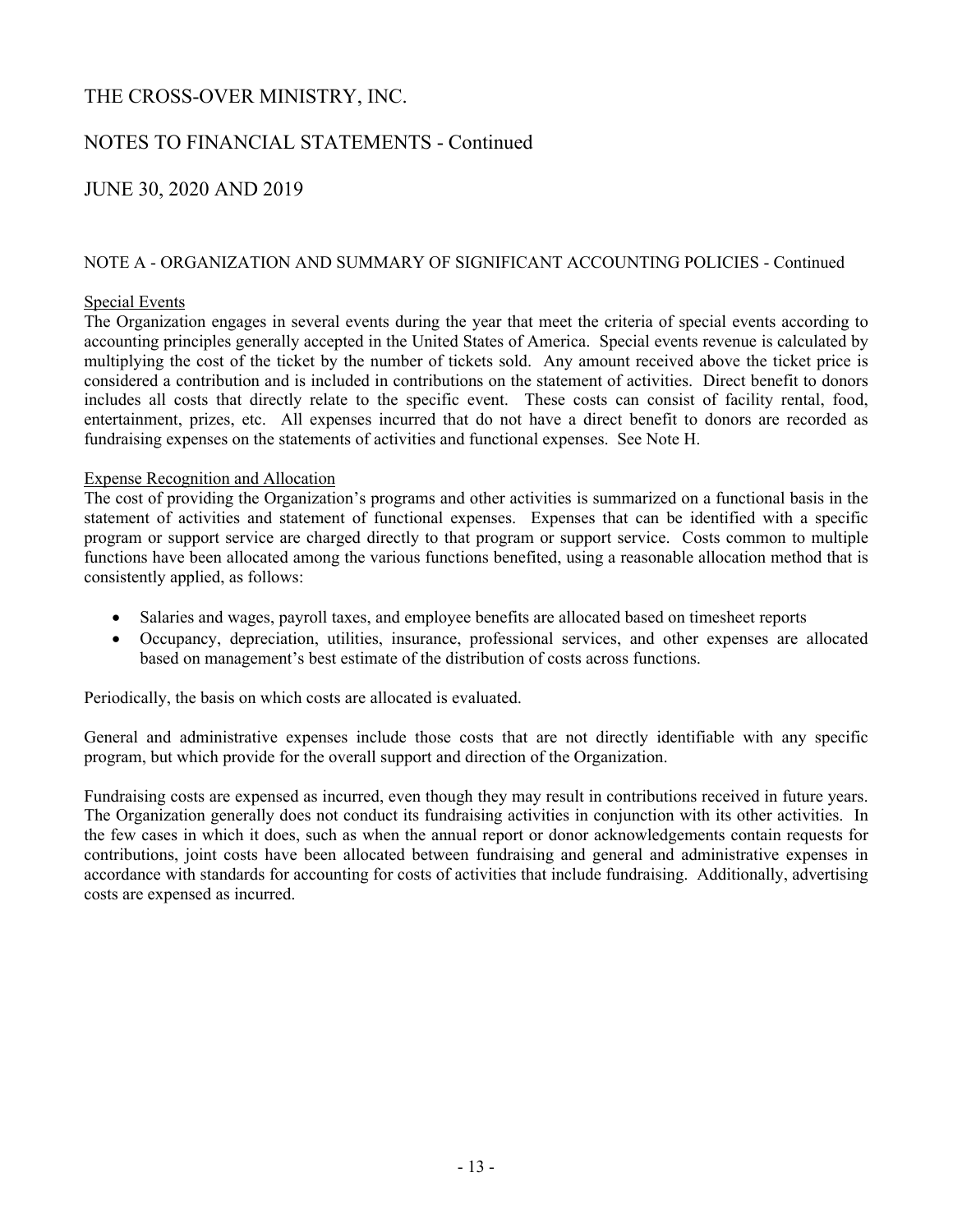### NOTES TO FINANCIAL STATEMENTS - Continued

### JUNE 30, 2020 AND 2019

### NOTE B - LIQUIDITY

Financial assets available for general expenditure, that is, without donor or other restrictions limiting their use, within one year of June 30, 2020 are:

| Financial assets:                                |                |
|--------------------------------------------------|----------------|
| Cash                                             | 1,612,212<br>S |
| Grants and other receivables, net                | 329,826        |
| Medicaid receivable, net                         | 25,127         |
| Total financial assets                           | 1,967,165      |
| Less financial assets held to meet donor-imposed |                |
| restrictions                                     |                |
| Purpose restricted net assets (Note F)           | 212,631        |
| Total financial assets available for general     |                |
| expenditures within one year                     | 1,754,534      |

As part of the Organization's liquidity management plan, it keeps cash in excess of daily requirements deposited in its checking and reserve accounts.

### NOTE C - PROPERTY AND EQUIPMENT

Property and equipment consist of the following as of June 30, 2020 and 2019:

|                                | 2020      |   | 2019      |
|--------------------------------|-----------|---|-----------|
| Land                           | 72,849    | S | 72,849    |
| <b>Buildings</b>               | 142,267   |   | 142,267   |
| Building improvements          | 552,627   |   | 484,128   |
| Machinery and equipment        | 392,994   |   | 349,003   |
| Computer equipment             | 383,520   |   | 354,278   |
| Furniture and fixtures         | 165,810   |   | 134,512   |
|                                | 1,710,067 |   | 1,537,037 |
| Less: Accumulated depreciation | 1,233,548 |   | 1,154,192 |
|                                | 476,519   | S | 382,845   |

### NOTE D – PAYCHECK PROTECTION PROGRAM (PPP) FORGIVABLE LOAN

During the year ended June 30, 2020, the Organization received loan proceeds in the amount of \$535,000 under the Paycheck Protection Program (PPP). The PPP, established as part of the Coronavirus Aid, Relief and Economic Security Act ("CARES Act"), provided for loans to qualifying organizations for amounts up to 2.5 times its average monthly payroll expenses. The loans and accrued interest are forgivable after eight weeks, or an optional twenty-four weeks, as long as the borrower used the loan proceeds for eligible purposes, including payroll, benefits, rent and utilities, and maintains its payroll levels. The amount of loan forgiveness is reduced, if the borrower terminated employees or reduced salaries during the eight or twenty-four week period.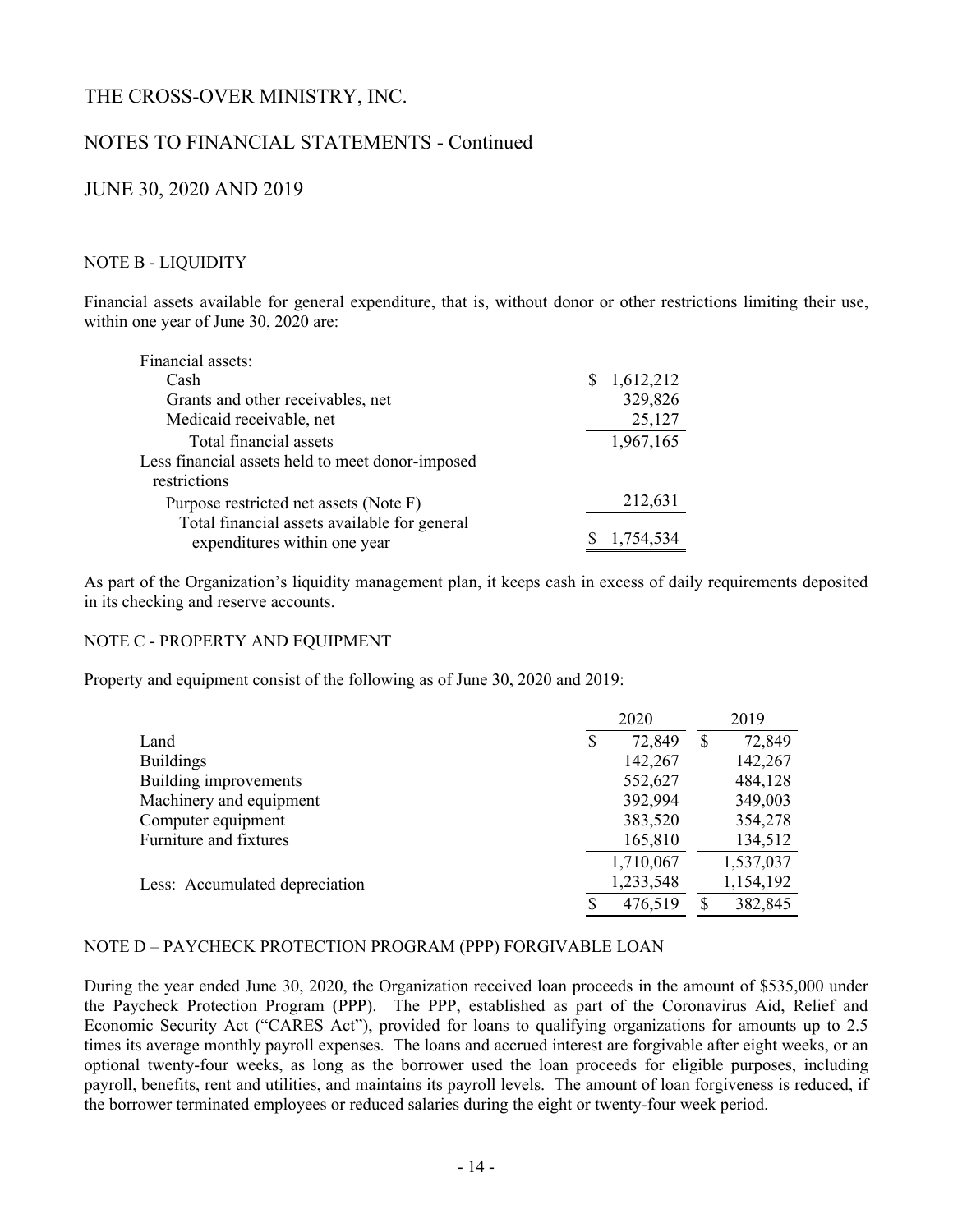## NOTES TO FINANCIAL STATEMENTS - Continued

### JUNE 30, 2020 AND 2019

### NOTE D – PAYCHECK PROTECTION PROGRAM (PPP) FORGIVABLE LOAN - Continued

The Organization used 100% of the loan proceeds for qualifying expenses and therefore believes that the PPP's eligibility criteria have been met and the loan proceeds represent, in substance, a grant that is expected to be forgiven. In accordance with FASB 958-605, loan proceeds that are expected to be forgiven should be accounted for as conditional contributions. The Organization believes it has substantially met all conditions required to obtain forgiveness and has therefore recognized the entire loan as other revenue in the accompanying statement of activities.

### NOTE E - LINE OF CREDIT

The Organization has a \$275,000 line of credit with a commercial bank which is due upon demand and subject to annual lender review and renewal. The line of credit is secured by a deed of trust on the property at Cowardin Avenue and requires monthly interest payments at the lesser of 5% or a variable interest rate equal to the bank's prime rate. There was no outstanding balance on the line of credit as of June 30, 2020 and 2019.

### NOTE F - NET ASSETS WITH DONOR RESTRICTIONS

As of June 30, 2020 and 2019, net assets with donor restrictions were available for the following purposes:

| Purpose restrictions, available for spending: | 2020 |                                   | 2019 |  |
|-----------------------------------------------|------|-----------------------------------|------|--|
| Patient Services                              |      | $\frac{12.631}{1.853}$ \$ 411,853 |      |  |

### NOTE G - NET ASSETS RELEASED FROM RESTRICTIONS

Net assets released from donor restrictions by incurring expenses satisfying the restricted purposes or meeting the time restrictions are as follows for the years ended June 30, 2020 and 2019:

|                        | 2020       | 2019    |
|------------------------|------------|---------|
| Health and pharmacy    | 670,237 \$ | 755,081 |
| Time restricted grants | 329,103    | 202,252 |
|                        | 999,340 \$ | 957,333 |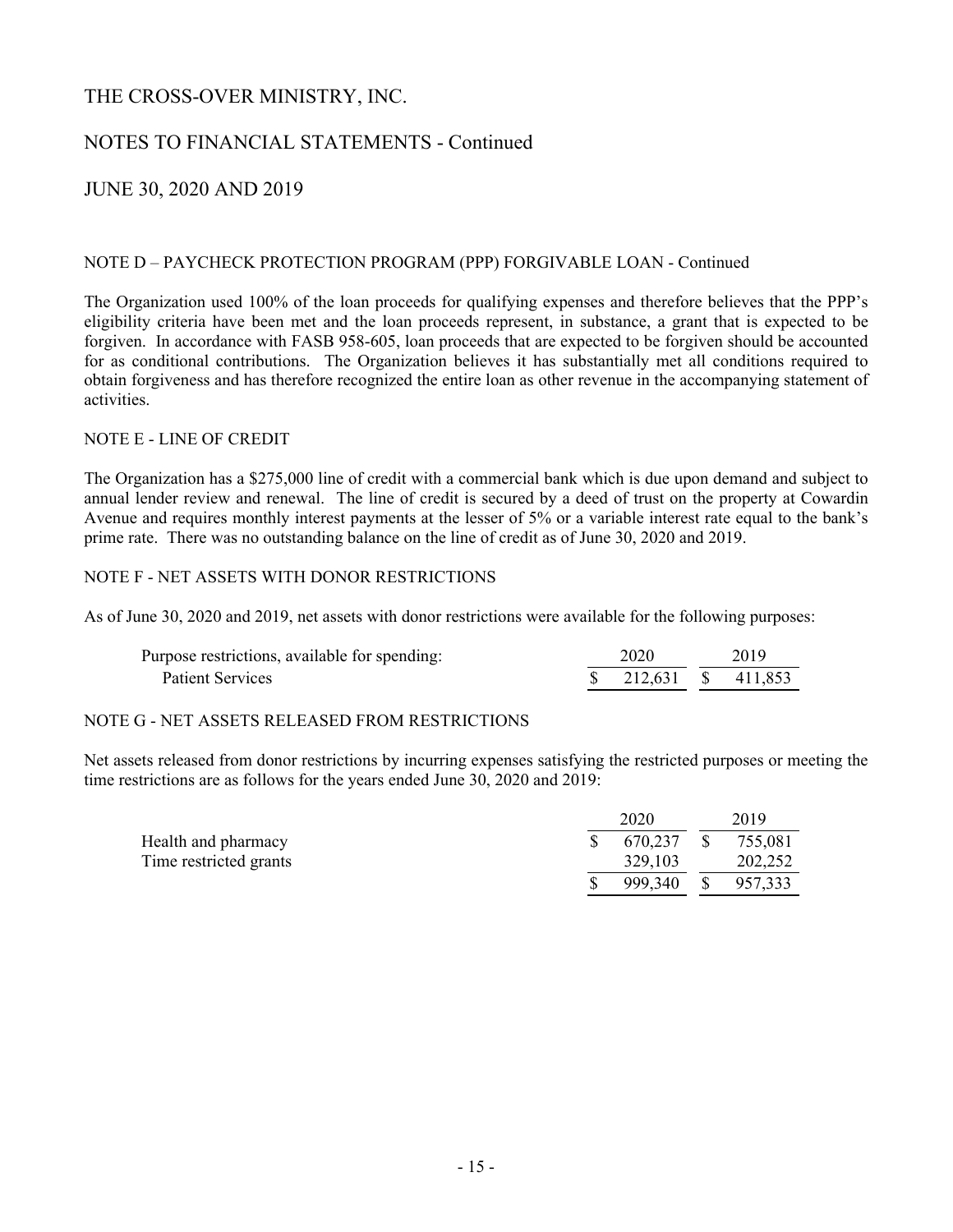### NOTES TO FINANCIAL STATEMENTS - Continued

### JUNE 30, 2020 AND 2019

### NOTE H - SPECIAL EVENTS

Income from special events, including sponsorships and contributions, for the years ended June 30, 2020 and 2019 is as follows:

|                                 | 2020      | 2019       |
|---------------------------------|-----------|------------|
| Sponsorships and contributions  | 185,588   | 209,401    |
| Registrations                   | 30,150    | 67,730     |
| Less: Direct benefits to donors | (55, 149) | (105, 493) |
|                                 | 160.589   | 171.638    |

### NOTE I - RETIREMENT PLAN

The Organization sponsors a 401(k) profit sharing plan which covers all employees who complete 1,000 hours of service and one year of service, as defined in the plan document. The Organization made a matching contribution of \$27,666 and \$7,520 for the years ended June 30, 2020 and 2019, respectively.

#### NOTE J - OPERATING LEASES

The Organization leases office and clinic space in Henrico County, Virginia under an operating lease. The lease term was renewed during 2019, extending the term to March 31, 2022. The lease provides for annual inflationary adjustments. Rent expense for the years ended June 30, 2020 and 2019 was \$147,508 and \$130,377, respectively. Future minimum rent commitments are as follows:

| 2021 | \$135,106            |
|------|----------------------|
| 2022 | 103,218              |
|      | $\frac{\$}{238,324}$ |

#### NOTE K - GUARANTEES

Under its bylaws, the Organization has certain obligations to indemnify its current and former officers and directors for certain events or occurrences while the officer or director is, or was, serving at the Organization's request in such capacities. The maximum liability under these obligations is limited by the Code of Virginia. The Organization's insurance policies serve to further limit its exposure. The Organization believes that the estimated fair value of these indemnification obligations is minimal.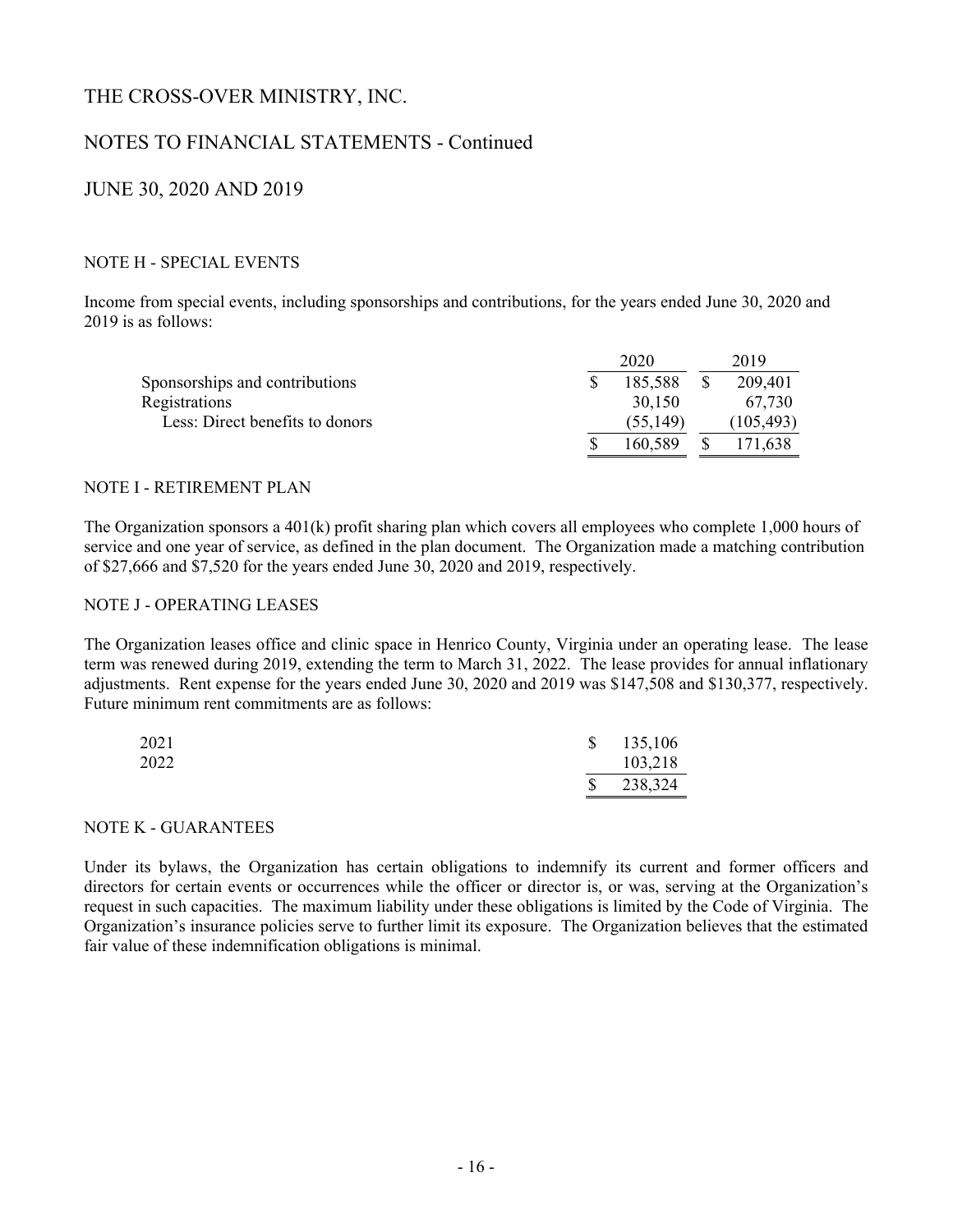## NOTES TO FINANCIAL STATEMENTS - Continued

## JUNE 30, 2020 AND 2019

### NOTE L - IN-KIND CONTRIBUTIONS

As discussed below, the Organization receives contributed goods and services which are used to provide services to its uninsured patients. Contributed goods and services are recorded at their estimated fair value determined at the date of receipt. A summary of contributed goods and services received during the years ended June 30, 2020 and 2019 is as follows:

 Pharmaceuticals - Cross-Over participates in several partnership networks which work with pharmaceutical companies to provide access to prescription, vaccinations and over‐the‐counter medications to the uninsured. The value of contributions received from these networks was approximately \$2.7 million and \$3.6 million for the years ended June 30, 2020 and 2019, based on the "average weighted price" of such contributions as provided by the networks.

Cross-Over also receives and distributes certain prescription medications from a donating pharmaceutical manufacturer/distributor that are specific to a patient. Cross‐Over does not record any financial activity associated with these medications, as such medications are donations to the individual patients, not the Organization.

Cross‐Over also directly receives, at no cost, sample medications from various pharmaceutical manufacturers which it uses in the care of and distributes to its patients. Cross‐Over estimates there to be no fair value to be recorded in connection with the samples.

- Professional services Cross-Over received approximately 9,800 and 13,600 hours of volunteered professional services from various medical doctors (general practitioners and specialists), dentists, and nurses in the care of its patients during 2020 and 2019, respectively. The value of such volunteer hours was approximately \$606,482 and \$821,349 for the years ended June 30, 2020 and 2019, respectively, based on hourly rates obtained from The Virginia Association of Free Clinics.
- Medical supplies Cross-Over also received approximately \$4,030 and \$40,269 of medical supplies, office furniture and equipment, and computers from various donors during 2020 and 2019, respectively.
- Lab and diagnostic services Blood, tissue and other health screening and diagnostic services are provided directly to Cross‐Over's patients by two Richmond‐based medical facilities. The value of contributed lab and diagnostic services provided to Cross‐Over's patients have not been included in the in‐kind contributions.